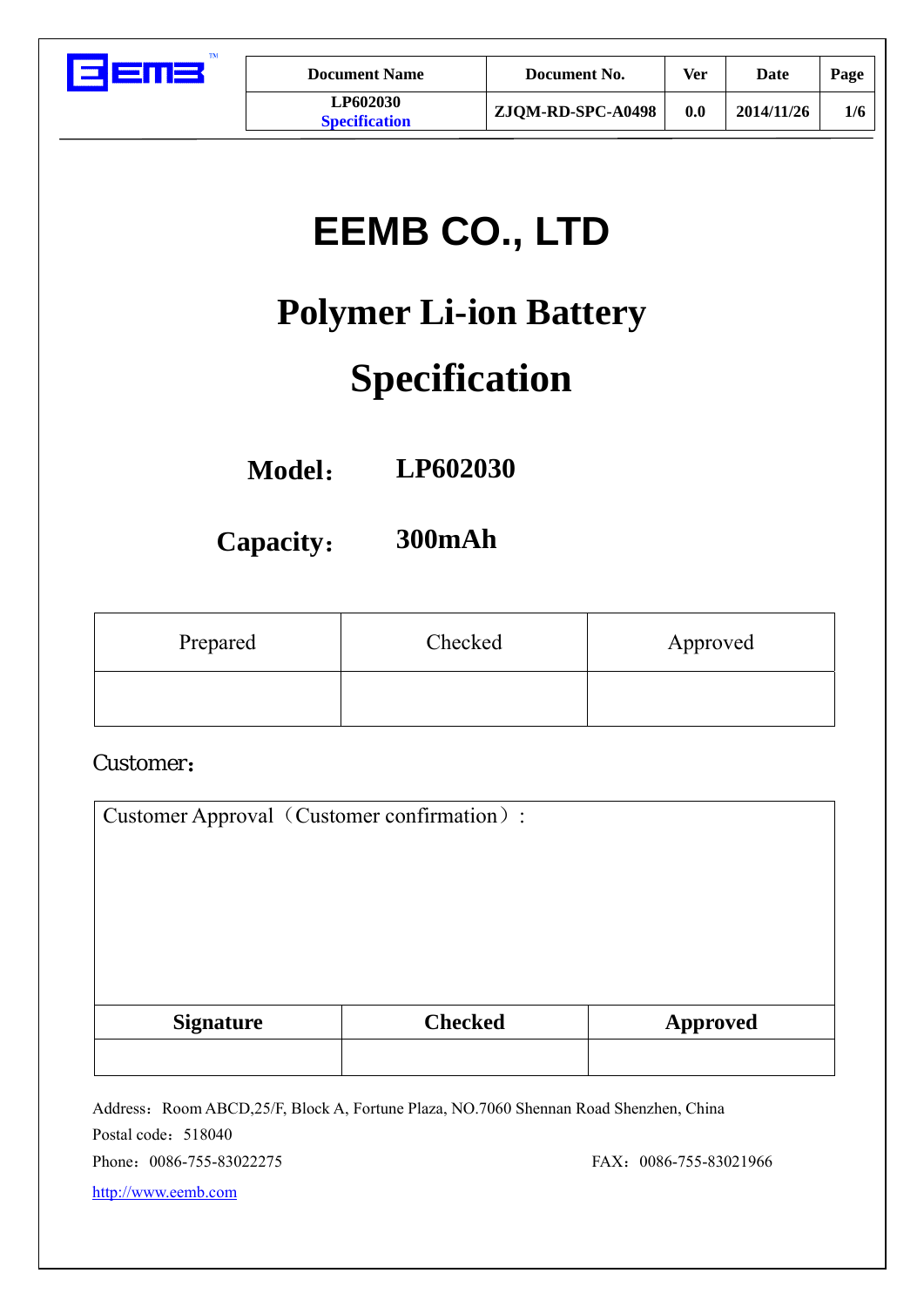

| TМ | <b>Document Name</b>                    | Document No.      | <b>Ver</b> | Date       | Page |
|----|-----------------------------------------|-------------------|------------|------------|------|
|    | <b>LP602030</b><br><b>Specification</b> | ZJQM-RD-SPC-A0498 | 0.0        | 2014/11/26 | 2/6  |

| Chapter  | Content | Page |
|----------|---------|------|
| $\theta$ |         |      |
| 1        |         |      |
| 2        |         |      |
| 2.1      |         |      |
| 2.2      |         |      |
| 2.3      |         |      |
| 2.4      |         |      |
| 2.5      |         |      |
| 2.6      |         |      |
| 2.7      |         |      |
| 2.8      |         |      |
| 2.9      |         |      |
| 2.10     |         |      |
| 2.11     |         |      |
| 3        |         |      |
| 4        |         |      |
| 5        |         |      |
| 5.1      |         |      |
| 5.1.1    |         |      |
| 5.1.2    |         |      |
| 5.1.3    |         |      |
| 5.1.4    |         |      |
| 5.1.5    |         |      |
| 5.2      |         |      |
| 5.2.1    |         |      |
| 5.2.2    |         |      |
| 5.2.3    |         |      |
| 5.2.4    |         |      |
| 5.3      |         |      |
| 5.3.1    |         |      |
| 5.3.2    |         |      |
| 5.3.3    |         |      |
| 5.3.4    |         |      |
| 6        |         |      |
| 7        |         |      |
| 8        |         |      |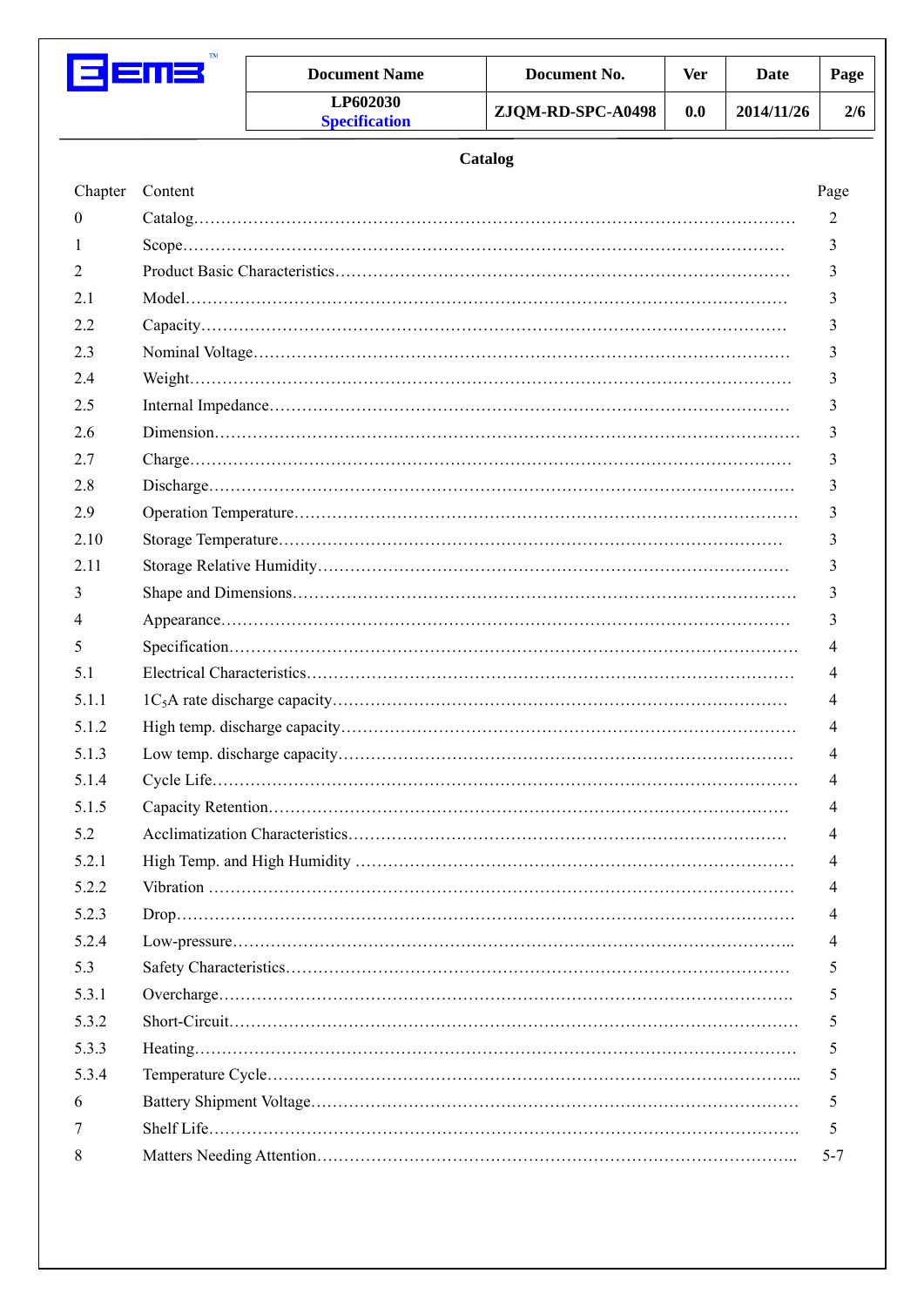

| <b>Document Name</b>             | Document No.      | Ver | Date       | Page |
|----------------------------------|-------------------|-----|------------|------|
| LP602030<br><b>Specification</b> | ZJQM-RD-SPC-A0498 | 0.0 | 2014/11/26 | 3/6  |

#### **1. Scope**

This product specification defines the requirements of the rechargeable polymer lithium-ion battery supplied to the customer by EEMB Co., Ltd..

#### **2. Product Basic Characteristics**

| No.  |                                  | <b>Item</b>            | <b>Characteristics</b> |                 | <b>Remark</b>       |
|------|----------------------------------|------------------------|------------------------|-----------------|---------------------|
| 2.1  |                                  | Model                  |                        | LP602030        |                     |
| 2.2  | Capacity                         | Nominal Capacity       | 300                    | mAh             | $0.2C_5A$           |
|      |                                  | Minimum                | 280                    | mAh             | $0.2C_5A$           |
| 2.3  |                                  | Nominal Voltage        | 3.7                    | V               |                     |
| 2.4  |                                  | Weight                 | Approx.6               | g               |                     |
| 2.5  |                                  | Internal Impedance     | $\leq$<br>160          | $m \Omega$      | AC 1KHz             |
|      |                                  | Length                 | $\leq$<br>31           | mm              |                     |
| 2.6  | Dimension                        | Width                  | $\leq$<br>20.5         | mm              |                     |
|      |                                  | Thickness              | $\leq$<br>6.3          | mm              |                     |
|      | Charge                           | Maximum Current        | 300                    | mA              | $1.0C_5A$ (CC&CV)   |
| 2.7  |                                  | <b>Limited Voltage</b> | $4.200 \pm 0.020$      | V               |                     |
|      |                                  | End-of Current         | 6                      | mA              |                     |
| 2.8  | Discharge                        | Maximum Current        | 600                    | mA              | 2.0C <sub>5</sub> A |
|      |                                  | End Voltage            | $2.750 \pm 0.005$      | V               |                     |
| 2.9  | Operation                        | Charge                 | $0 \sim 45$            | $\rm ^{\circ}C$ |                     |
|      | Temperature                      | Discharge              | $-20 \sim +60$         | $^{\circ}$ C    |                     |
|      |                                  | 1 month                | $-20 \sim +60$         | $^{\circ}$ C    |                     |
| 2.10 | Storage<br>Temperature           | 3 month                | $-20 \sim +45$         | $^{\circ}$ C    |                     |
|      |                                  | 12 month               | $-20 \sim +25$         | $^{\circ}$ C    |                     |
| 2.11 | <b>Storage Relative Humidity</b> |                        | $65 \pm 20$            | $\frac{0}{0}$   |                     |

#### **3. Shape and Dimensions**(**Unit**:**mm**)

| Item      | Specification |
|-----------|---------------|
| T         | Max6.3        |
| W         | Max20.5       |
| L         | Max31         |
| L1        | Max32         |
| L2        | $10\pm1$      |
| M         | $7\pm1$       |
| ${\bf N}$ | $2 + 0.5$     |

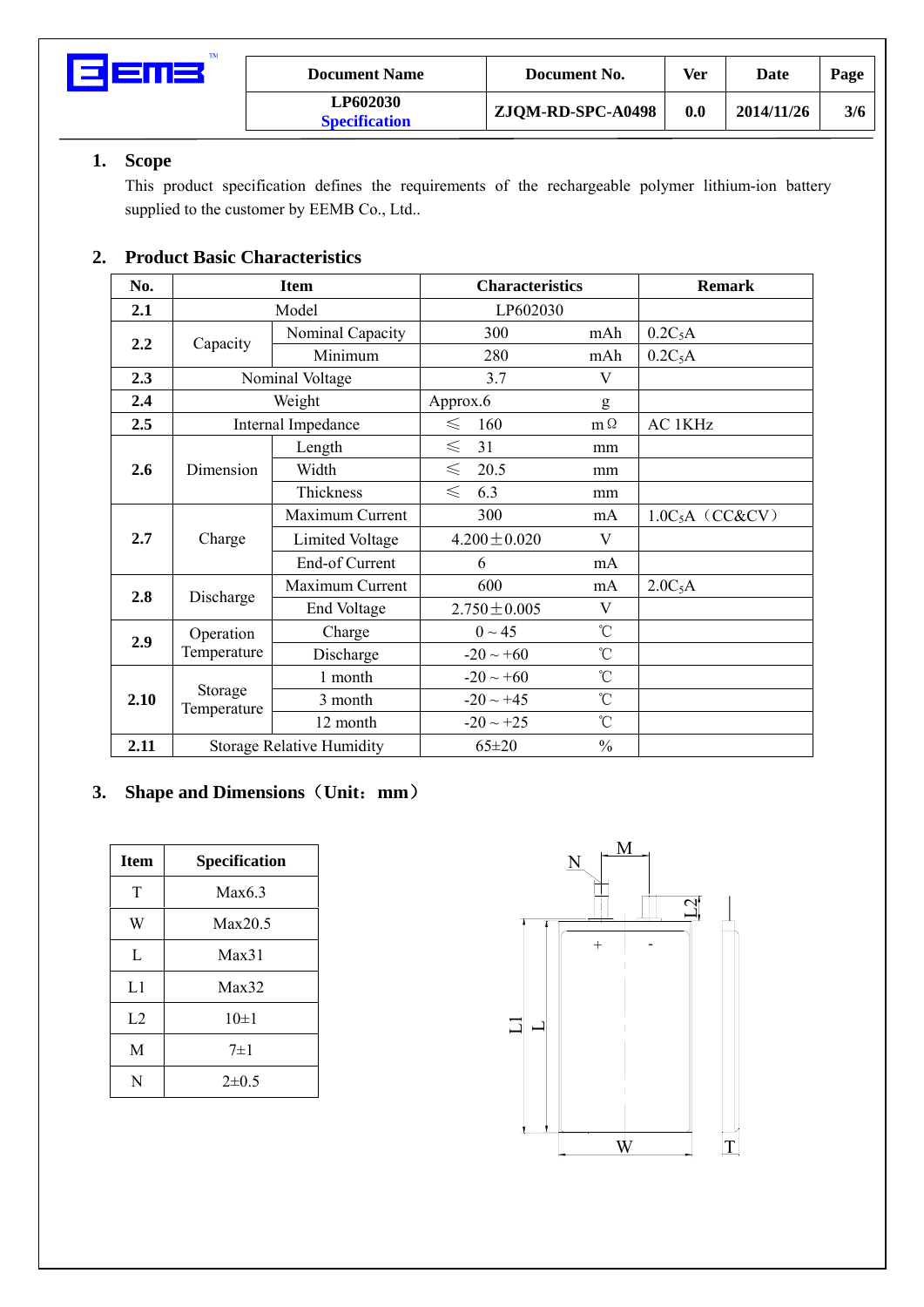

#### **4. Appearance**

It shall be free from any defects such as remarkable scratches, breaks, cracks, discoloration, leakage, or middle deformation.

#### **5. Specification**

#### **5.1 Electrical Characteristics**

| No.   | <b>Item</b>                                                  | Criteria                                                                           | <b>Test Instructions</b>                                                                                                                                                                                                                                                     |
|-------|--------------------------------------------------------------|------------------------------------------------------------------------------------|------------------------------------------------------------------------------------------------------------------------------------------------------------------------------------------------------------------------------------------------------------------------------|
| 5.1.1 | $1C_5A$ rate discharge Discharge Capacity $\geq$<br>capacity | Minimum Capacity                                                                   | Full charge at $20\pm 5^{\circ}$ C, rest for 30 min, then discharge<br>at the same temperature with $1.0C_5A$ to 2.75V.                                                                                                                                                      |
| 5.1.2 | High temp. discharge<br>capacity                             | Discharge Time  s4min                                                              | Full charge at $20\pm 5^{\circ}$ C, store at $55\pm 2^{\circ}$ C for 2h, then<br>discharge at the same temperature with $1.0C_5A$ to<br>2.75V.                                                                                                                               |
| 5.1.3 | Low temp. discharge<br>capacity                              | Discharge Time  set 25h                                                            | Full charge at $20 \pm 5^{\circ}$ C, store at -10 <sup>°</sup> C $\pm 2^{\circ}$ C for<br>16h~24h, then discharge at the same temperature with<br>0.2C <sub>5</sub> A to 2.75V                                                                                               |
|       | 5.1.4 Cycle Life                                             | $\geq$ 500 Cycles (0.5C <sub>5</sub> A)<br>$\geq$ 800 Cycles (0.2C <sub>5</sub> A) | After full charge, rest for 10 min, then discharge at<br>constant current to 2.75V, rest for 10 minutes. Repeat<br>above steps until the two consecutive cycles of<br>discharge time is less than the regulated time. (500)<br>cycles $\geq$ 96min,800 cycles $\geq$ 240min) |
| 5.1.5 | Capacity Retention                                           | Discharge Time≥4.5 h                                                               | After full charge, store at $20 \pm 5^{\circ}$ C for 28 days. Then<br>discharge with $0.2C_5$ A to 2.75V                                                                                                                                                                     |

#### **5.2 Acclimatization Characteristics**

| No.                | <b>Item</b>                     | <b>Criteria</b>                                                           | <b>Test Instructions</b>                                                                                                                                                                                                     |
|--------------------|---------------------------------|---------------------------------------------------------------------------|------------------------------------------------------------------------------------------------------------------------------------------------------------------------------------------------------------------------------|
| 5.2.1              | High Temp. and High<br>Humidity | no fire or explosion;<br>Discharge time $\geq$ 36min                      | No deformation, no rust, After full charge, store at $40^{\circ}C\pm2^{\circ}C(90\% \sim 95\%RH)$ for<br>48h. After test, place at $20^{\circ}$ C $\pm 5^{\circ}$ C for 2h and then<br>discharge with $1C_5A$ to end-voltage |
|                    | 5.2.2 Vibration                 | No deformation, leakage,<br>no fire or explosion;<br>Battery Voltage≥3.6V | Batteries are vibrated 30 min in three mutually<br>perpendicular directions with amplitude of 0.38mm<br>$(10~30~Hz)$ or 0.19mm (30~55Hz) and the scanning<br>rate of loct per min                                            |
| 5.2.3 $\vert$ Drop |                                 | No leakage, no fire or<br>explosion;<br>Discharge Time $\geq 51$ min      | Batteries are dropped onto a hard board with the<br>thickness of 18~20mm from at least 1meter height.<br>Drop the batteries from six different directions and<br>discharge them at $1C_5A$ to end-voltage.                   |
| 5.2.4              | Low-pressure                    | No leakage, no fire or<br>explosion                                       | Put the batteries in a sealed vacuum and reduce<br>internal pressure gradually to lower than 11.6 kpa.<br>Keep for 6h                                                                                                        |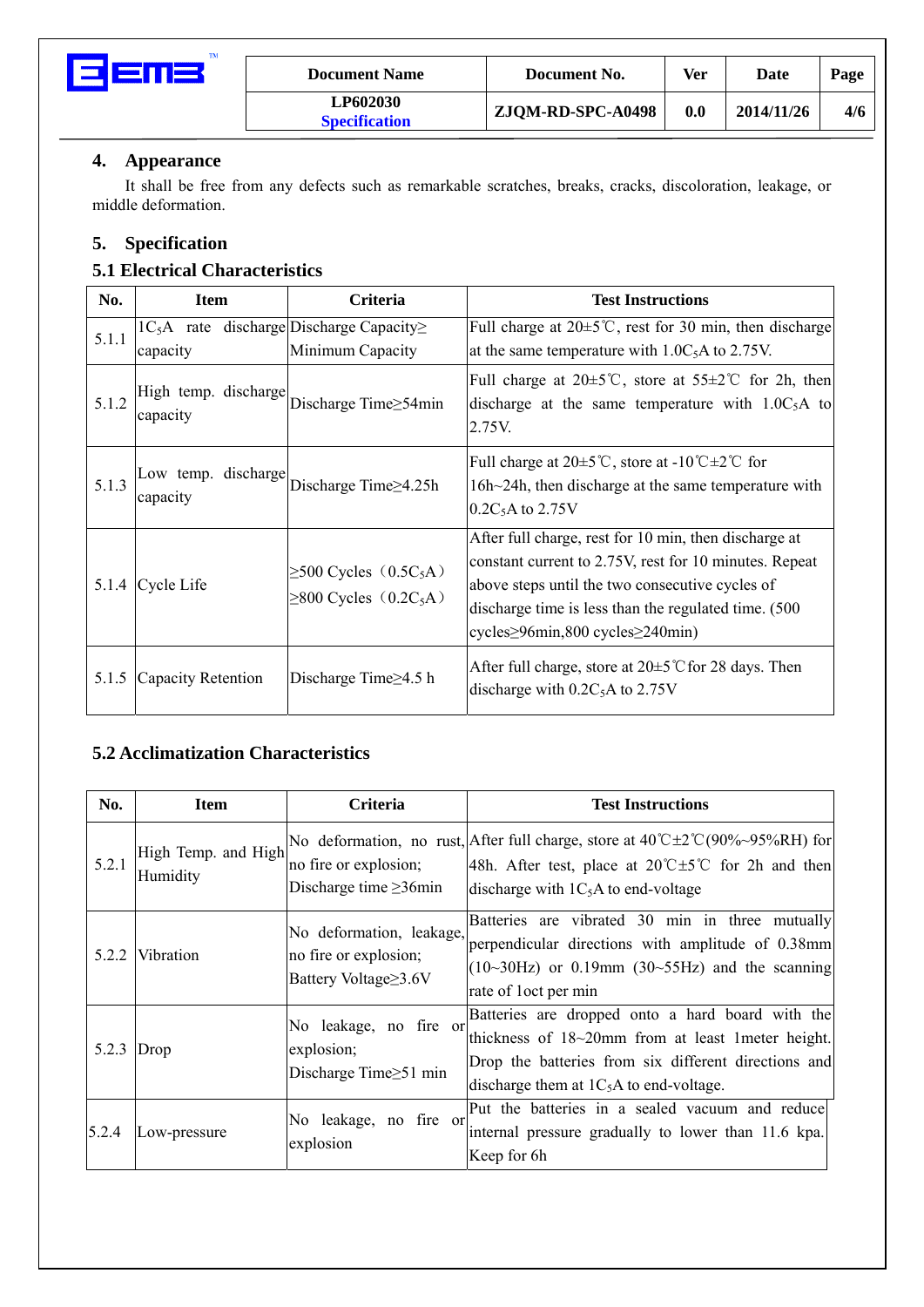

| <b>Document Name</b>             | Document No.      | Ver | Date       | Page |
|----------------------------------|-------------------|-----|------------|------|
| LP602030<br><b>Specification</b> | ZJQM-RD-SPC-A0498 | 0.0 | 2014/11/26 | 5/6  |

#### **5.3 Safety Characteristics**

| No.   | <b>Item</b>                                                                                                         | Criteria                           | <b>Test Instructions</b>                                                                      |  |  |
|-------|---------------------------------------------------------------------------------------------------------------------|------------------------------------|-----------------------------------------------------------------------------------------------|--|--|
|       |                                                                                                                     |                                    | Put the batteries with thermocouple into the ventilation cabinet.                             |  |  |
|       |                                                                                                                     |                                    | Connect the polarities to constant voltage and adjust the current to 3                        |  |  |
| 5.3.1 |                                                                                                                     | Overcharge  No fire or explosion   | $C_5A$ , voltage to 4.8V. Charged the cells at 3C <sub>5</sub> A current 20 $\pm$ 5°C         |  |  |
|       |                                                                                                                     |                                    | with a voltage limit of 4.8V and Current approach 0 A.                                        |  |  |
|       |                                                                                                                     |                                    | Put the batteries with thermocouple into the ventilation cabinet.                             |  |  |
|       |                                                                                                                     | No fire or explosion;              | Batteries are short-circuited by connecting the positive and negative                         |  |  |
| 5.3.2 | Short-Circui                                                                                                        | The                                | maximum terminals for 1h with a resistance load of 100m $\Omega$ . Watch the                  |  |  |
|       |                                                                                                                     | Temperature: 150°C                 | changes of temperature. Test the temperature of the batteries until it                        |  |  |
|       |                                                                                                                     |                                    | drops to $10^{\circ}$ C.                                                                      |  |  |
|       |                                                                                                                     |                                    | Cell is heated in a circulating air oven at a rate of $(5\pm2)$ °C per                        |  |  |
| 5.3.3 | Heating                                                                                                             | No fire or explosion               | minute to 130 $\pm$ 2°C, and then placed for 30 minutes at 130 $\pm$ 2°C                      |  |  |
|       |                                                                                                                     |                                    | After full charge, place the battery in the temperature control box                           |  |  |
|       |                                                                                                                     |                                    | of $20 \pm 5^{\circ}$ C, do the following steps:                                              |  |  |
|       |                                                                                                                     | Temperature No leakage, no fire or | (1) Put the battery into test chamber of $75^{\circ}$ C $\pm$ 2 $^{\circ}$ C and keep for 6h. |  |  |
| 5.3.4 | cycle                                                                                                               | explosion                          | (2) Lower the temperature to $-40\pm2$ °C and keep for 6h                                     |  |  |
|       |                                                                                                                     |                                    | (3) Temperature conversion time is no longer than 30 min                                      |  |  |
|       |                                                                                                                     |                                    | (4) Repeat the above three steps for 10 cycles.                                               |  |  |
|       | Note: Unless otherwise specified, all tests stated in this specification are conducted at the following conditions: |                                    |                                                                                               |  |  |
|       | Temp.: $20 \pm 5^{\circ}$ C; Relative Humidity: $25\% \sim 85\%$ .                                                  |                                    |                                                                                               |  |  |

#### **6. Battery shipment voltage: 3.83~3.9V**

#### **7. Shelf Life: One year warranty**

#### **8. Matters needing attention**

Strictly observes the following needing attention. EEMB will not be responsible for any accident occurred by handling outside of the precautions in this specification.

### **! Danger**

- Strictly prohibits heat or throw cell into fire.
- Strictly prohibits throw and wet cell in liquid such as water, gasoline or drink etc.
- Strictly prohibits use leave cell close to fire or inside of a car where temperature may be above 60° $\mathbb{C}$ . Also do not charge / discharge in such conditions.
- Strictly prohibits put batteries in your pockets or a bag together with metal objects such as necklaces. Hairpins, coins, or screws. Do not store or transportation batteries with such objects.
- Strictly prohibits short circuit the  $(+)$  and  $(-)$  terminals with other metals.
- Do not place Cell in a device with the  $(+)$  and  $(-)$  in the wrong way around.
- Strictly prohibits pierce Cell with a sharp object such as a needle.
- Strictly prohibits disassemble or modify the cell.
- Strictly prohibits welding a cell directly.
- Do not use a Cell with serious scar or deformation.
- z Thoroughly read the user's manual before use, inaccurate handling of lithium ion rechargeable cell may cause leakage, heat, smoke, an explosion, or fire, capacity decreasing.